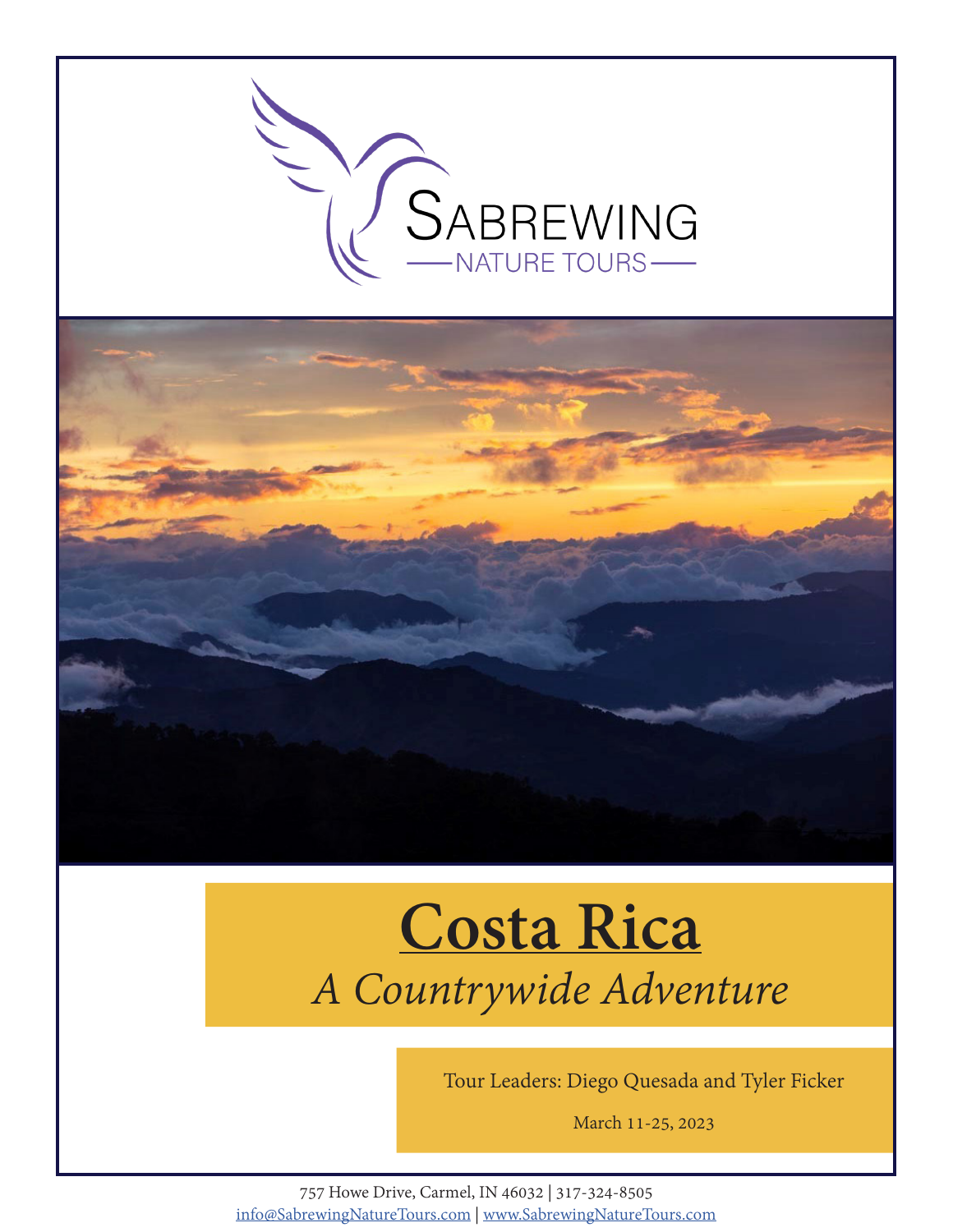Our itinerary for this two-week trip allows us to see a wide variety of the habitats that occur in the incredible country of Costa Rica. From the Caribbean lowlands to the Pacific Coast and everywhere in between, we will see the very best birding that this country has to offer!

# **Itinerary Overview:**

March 11: Arrival in San José, Costa Rica and transfer to Hotel Bougainvillea March 12: Transfer to Sarapiquí with stops at Cinchona and Virgen del Socorro March 13: Birding at La Selva Biological Station March 14: Early morning at La Selva access road and drive to Arenal and birding at Peninsula Road March 15: Birding at Arenal Observatory Lodge and surrounding areas March 16: Birding at Sky Adventure Hanging Bridges and Arenal Observatory Lodge March 17: Birding Bogarin Trail, drive to Medio Queso and birding the wetlands by boat March 18: Birding by boat at Caño Negro Wildlife Refuge and transfer to Ensenada March 19: Birding Ensenada Lodge March 20: Birding at Cocorocas Salt Pans and transfer to Carara area March 21: Boat tour in Tarcoles River and birding Bijagual Road March 22: Birding Carara National Park and transfer to Highlands March 23: Birding in the Highlands March 24: Birding the Paramo and Providencia road and transfer to hotel in San José March 25: Departure from San José, Costa Rica

# **Detailed Itinerary:**

## **March 11: Arrival in San José, Costa Rica and transfer to Hotel Bougainvillea**

You will be met by your guides outside the customs area of Juan Santa Maria International Airport in San José. From here we will make the drive to our hotel outside of San José for the night. We'll do some birding around the property in the afternoon if time permits. Some highlights might include

Great Kiskadee, Lesson's Motmot, and Crimsonfronted Parakeet among others. We'll have a wonderful welcome dinner and plenty of time to relax before our adventures begin early the next morning. -Overnight: Hotel Bougainvillea or similar

#### **March 12: Transfer to Sarapiquí with stops at Cinchona and Virgen del Socorro**

On the way to the Sarapiquí area, we'll stop at the Cinchona feeders and Virgen del Socorro Road. This middle elevation habitat hosts a great diversity of quality species that often travel in mixed flocks.



*Coppery-headed Emerald*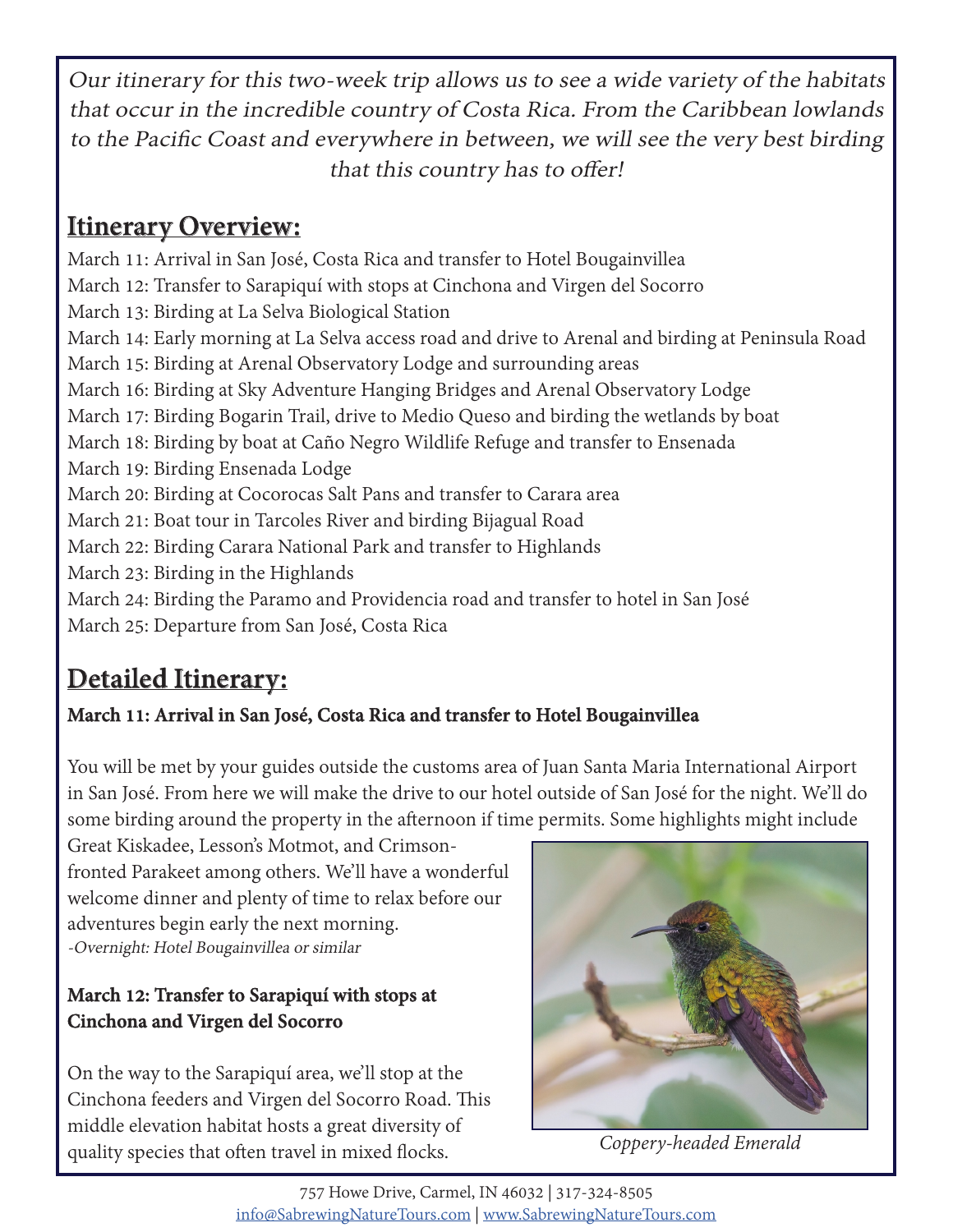A few of the many target birds for the day are White Hawk, Northern Emerald-Toucanet, Silver-throated Tanager, and the endemic Coppery-headed Emerald. -Overnight: Ara Ambigua Lodge or similar

#### **March 13: Birding at La Selva Biological Station**

La Selva is one of the best-known research stations for tropical studies, and the habitat that it protects is home to hundreds of resident and migratory birds. Our morning will be spent exploring this incredible property. Highlights could include Broad-billed Motmot, Gartered Trogon, Great Green Macaw, and many others. In the afternoon, we will visit Casa de Cope, a property owned by a local birder and artist that is very well-known in the country. We'll spend time birding with him on his property, taking full advantage of his knowledge of the local flora and fauna. -Overnight: Ara Ambigua Lodge or similar

#### **March 14: Early morning at La Selva access road and drive to Arenal, birding at Peninsula Road**

Today, we will bird the access road to La Selva Biological Station and then make our way to Arenal. After lunch, we'll bird along the Peninsula Road at Arenal Volcano National Park and on the access road to Arenal Observatory Lodge. Potential highlights include Keel-billed Motmot, Rufous-tailed Jacamar, Thicket Antpitta, and Bare-crowned Antbird.

-Overnight: Arenal Observatory Lodge



*Great Currasow*

#### **March 15: Birding at Arenal Observatory Lodge and surrounding areas**

Our morning will start at the restaurant deck where there will be plenty of action at the feeders for us to enjoy. Great Curassows tend to make an appearance below the feeders each morning and sometimes throughout the day! After breakfast, we'll continue exploring the gardens and trails around the lodge. We will keep birding the grounds in the afternoon as well since there is so much to see! Then, after dinner we'll head out for some owling in hopes of seeing Black-and-white Owl, Spectacled Owl, and more!

-Overnight: Arenal Observatory Lodge

#### **March 16: Birding Sky Adventure Hanging Bridges and Arenal Observatory Lodge**

Our day will again start at Arenal Observatory Lodge. After breakfast, we'll make a short drive to Sky Adventure Park. The trails here have hanging bridges above the canopy, perfect for spotting the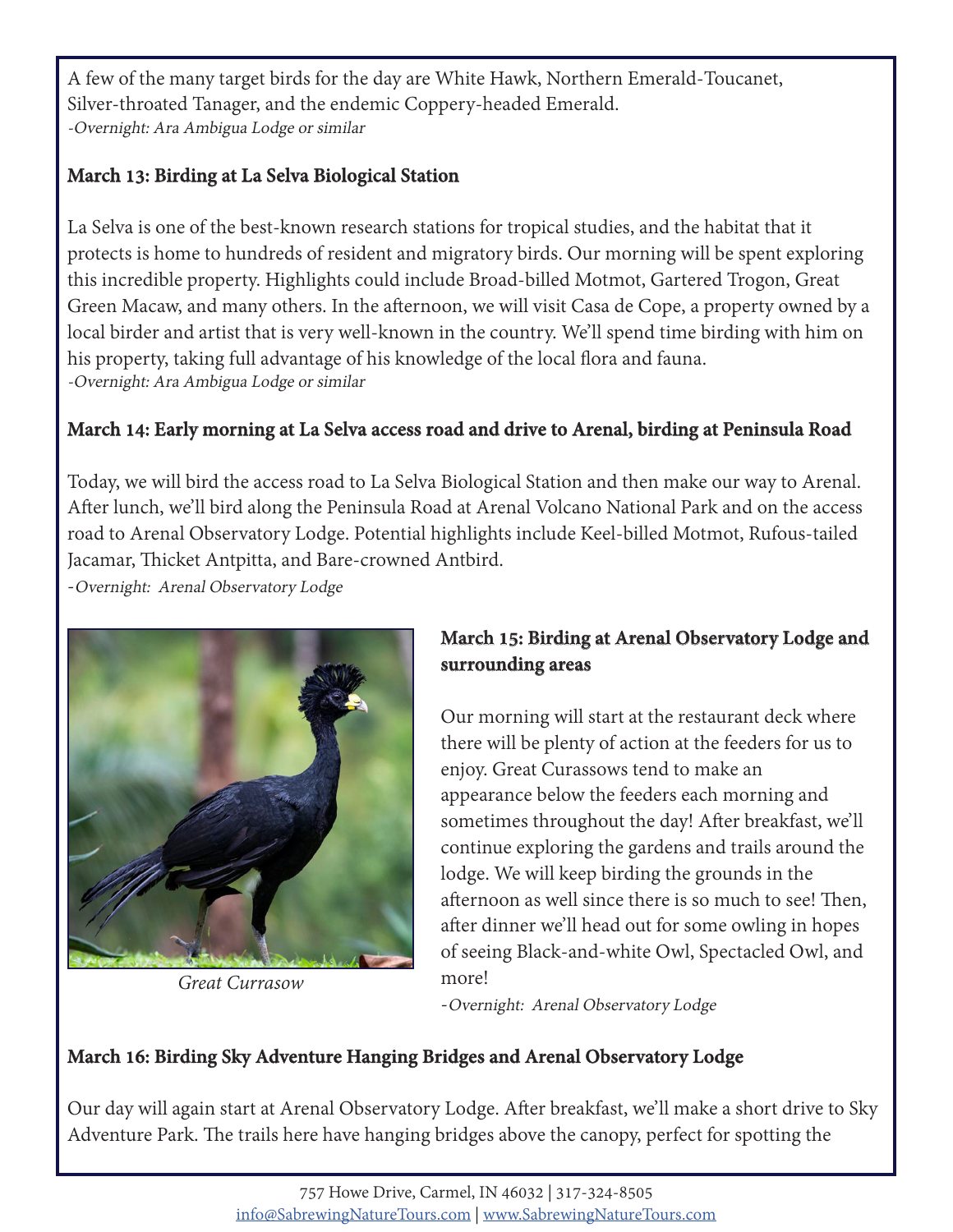mixed flocks of birds that move around the treetops. We also hope to find a swarm of army ants, which would mean antbirds and other species following the swarm to feed on the insects that the ants scare up. Highlights the we hope to see this morning include Ocellated Antbird, Spotted Antbird, Bicolored Antbird, and Ornate Hawk-Eagle. After we are finished birding here, we'll return to the lodge to enjoy more time at this beautiful property.

-Overnight: Arenal Observatory Lodge

#### **March 17: Birding Bogarin Trail, drive to Medio Queso, and birding the wetlands by boat**

The Bogarin Trails in La Fortuna will be our first stop for the day. The feeders here attract a good number of birds, and the trails are very good for North American migrants. Once we are finished at Bogarin, we'll drive to the Caño Negro area, stopping for a boat ride at Medio Queso Wetlands. The northern plains of Costa Rica encapsulate a great variety of ecosystems, and these wetlands near the Nicaraguan border are some of the most diverse in the country. They host a great deal of specialties, including Pinnated Bittern, White-throated Crake, Lesser Yellow-headed Vulture, and Nicaraguan Grackle.

-Overnight: Caño Negro Natural Lodge

#### **March 18: Birding by boat at Caño Negro Wildlife Refuge and transfer to Ensenada**

Before breakfast, we'll explore the gallery forest of Río Frío by boat. After a break for breakfast, we'll continue our boat trip along the north part of the wildlife refuge. Our bird list for the morning should be incredible! Some of the possible highlights are American Pygmy-Kingfisher, Black-collared Hawk, Sungrebe, and Agami Heron. After lunch, we'll head towards our next destination on the Pacific Coast. This will be a dramatic change of habitat, from evergreen forest to the deciduous tropical dry forest and wetlands. If time permits, we'll spend some time birding around La Ensenada Lodge upon our arrival.

-Overnight: La Ensenada Lodge

## **March 19: Birding Ensenada Lodge**

Our morning will be spent birding the lodge's grounds. This area attracts a wide variety of dry forest species and will provide us with many new species for our list! This morning, we'll hope to see Snail Kite, Ferruginous Pygmy-Owl, Pacific Screech-Owl, Double-striped Thick-knee, and more! After lunch, we'll visit birding areas surrounding the lodge. We'll visit a variety of habitats and hopefully end up with quite a long list of species for the day. Once finished here, we'll return to the lodge for some more birding.

-Overnight: La Ensenada Lodge

#### **March 20: Birding at Cocorocas Salt Pans and transfer to Carara area**

After spending a bit more time birding the lodge grounds this morning, we'll visit Cocorocas Salt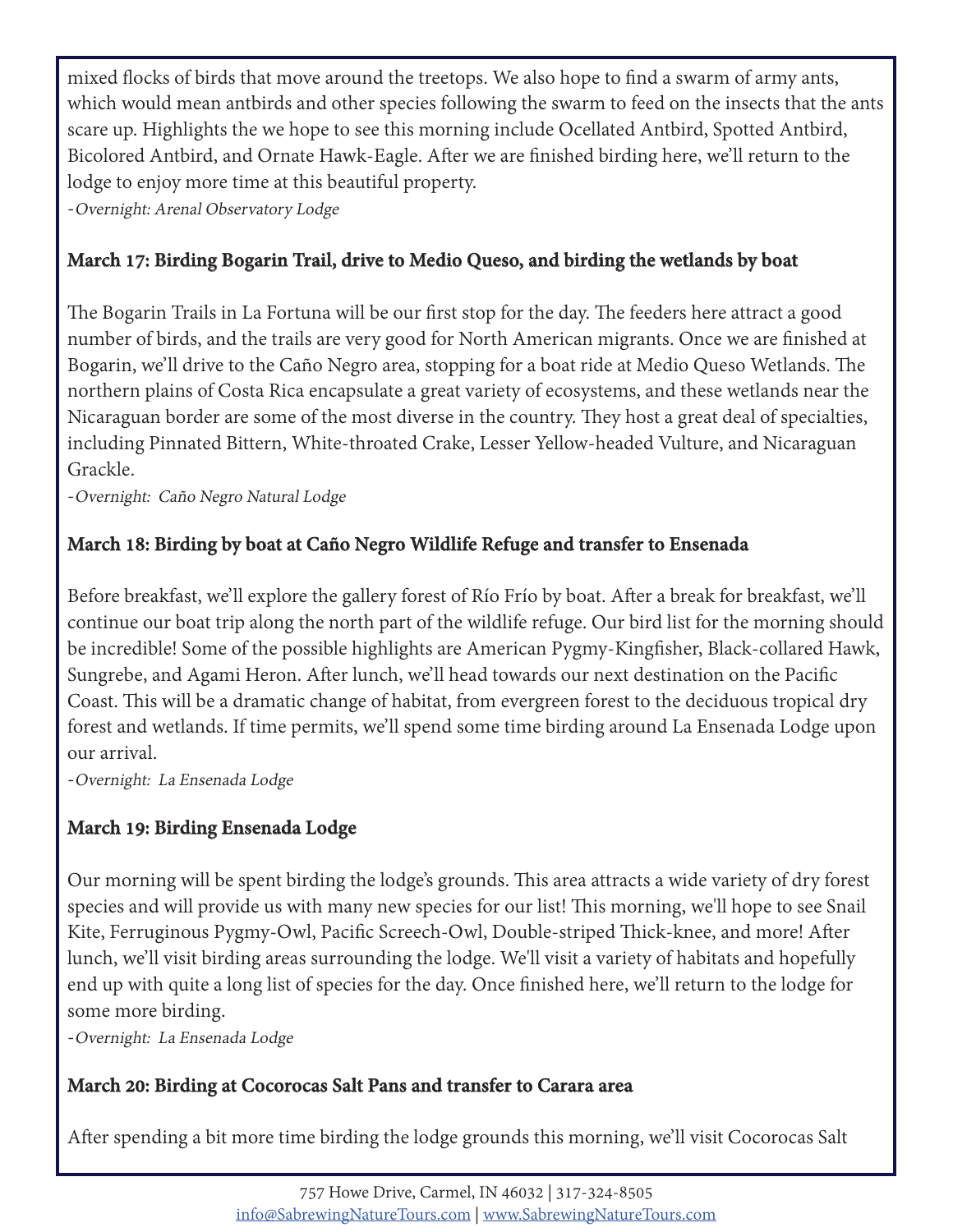Pans for shorebirds. This visit will need to be planned with the tide, so our schedule will be flexible to accommodate for this. Our next stop will be Cerro Lodge near Carara National Park where we will spend the next two nights. Target birds for today include Lesser Ground-Cuckoo, Streak-breasted and Spot-breasted Oriole, and Black Skimmer.

-Overnight: Cerro Lodge

#### **March 21: Boat tour in Tarcoles River and birding Bijagual Road**

The Tarcoles River is one of the best birding locations in the area, and we'll spend the morning exploring it by boat in a quest for wetland and mangrove species. We'll hope to see the endemic Mangrove Hummingbird while on the boat. Then we'll drive around on back roads for some of the specialties of the area such as Yellow-naped Parrot and Scarlet Macaw. -Overnight: Cerro Lodge

#### **March 22: Birding Carara National Park and transfer to Highlands**

After breakfast, we'll visit Carara National Park, one the meccas for birdwatching in Costa Rica. While here, we'll hope to find many of the Pacific coast specialties like Baird's Trogon and Fiery-billed Aracari. Once finished exploring their many trails, our drive to the highland will begin with several birding stops along the way. We'll arrive at our hotel, Sueños del Bosque, in the afternoon and spend some time birding on their property.

-Overnight: Hotel Sueños del Bosque Lodge



*Yellow-thighed Brushfinch*

#### **March 23: Birding in the Highlands**

Hotel Sueños del Bosque is a beautiful property situated deep in the San Gerardo de Dota Valley high in the mountains. This region is home to numerous birds including the very special Resplendent Quetzal. In fact, it's one of the best places in the world to see this species! We'll spend the day exploring a variety of elevations in this area and enjoying all that beautiful Savegre has to offer. In addition to the quetzal, other highlight species include Black Guan, Dusky Nightjar, Barred Parakeet, Slaty Flowerpiercer, Longtailed Silky-Flycatcher, and Yellow-thighed Brushfinch. -Overnight: Hotel Sueños del Bosque Lodge

#### **March 24: Birding the Páramo and Providencia road and transfer to hotel in San José**

Today, we bid farewell to the San Gerardo de Dota Valley and make our way back to San José. Our first stop of the day will be in the paramo habitat along the PanAmerican Highway. This special habitat doesn't have a high diversity of species, but what it lacks in diversity it makes up for in quality.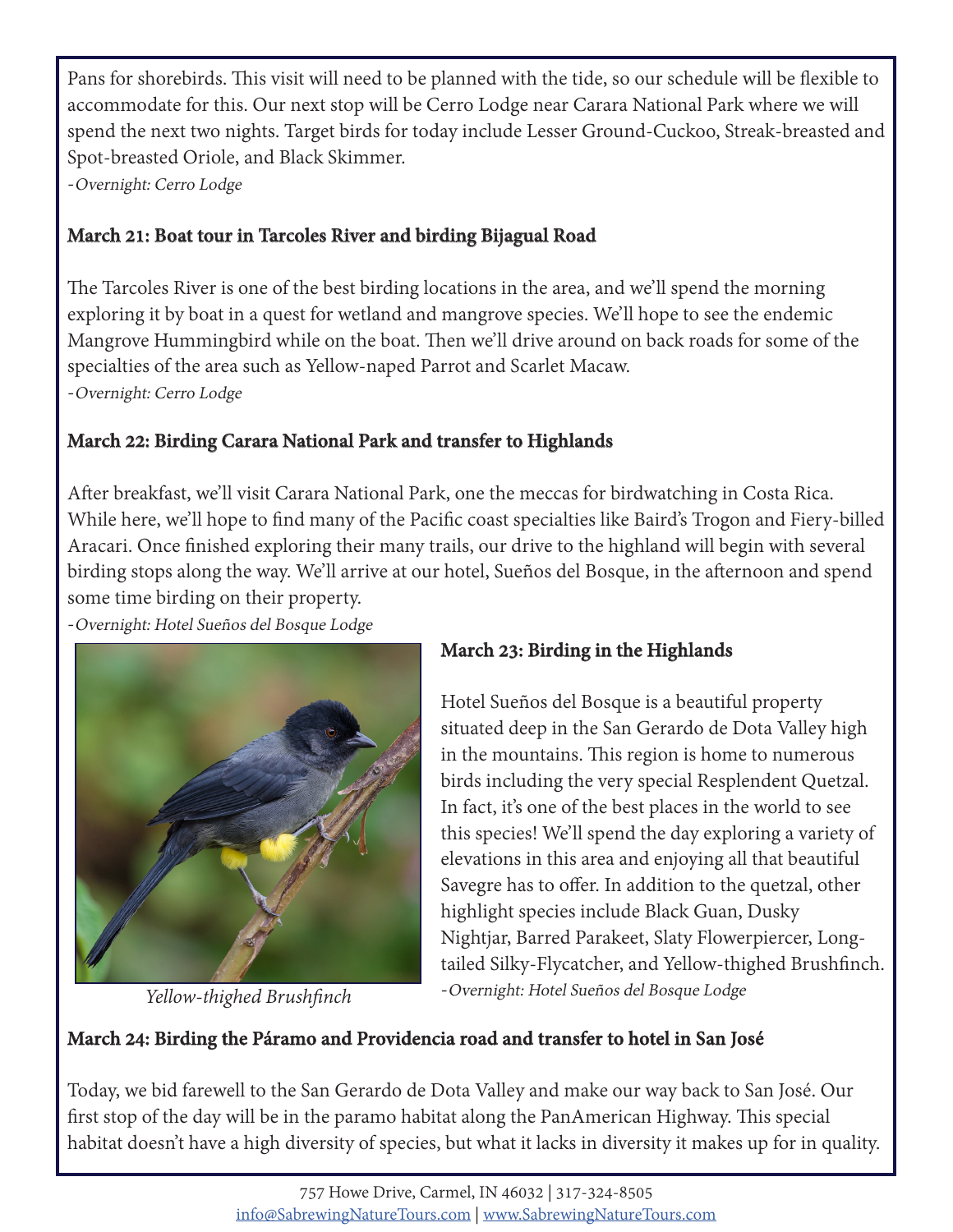We'll be hoping to see Volcano Junco, Timberline Wren, and Peg-billed Finch.

Once we are finished birding in the páramo, we'll make birding stops along the Providencia Road as we make our way back toward San José. This high elevation spot will allow us to look for anything we may have missed the last couple days. We'll end our tour by celebrating with a farewell dinner at our hotel in San José.

-Overnight: San Jose at Hotel Bougainvillea or similar

#### **March 25: Departure from San José, Costa Rica**